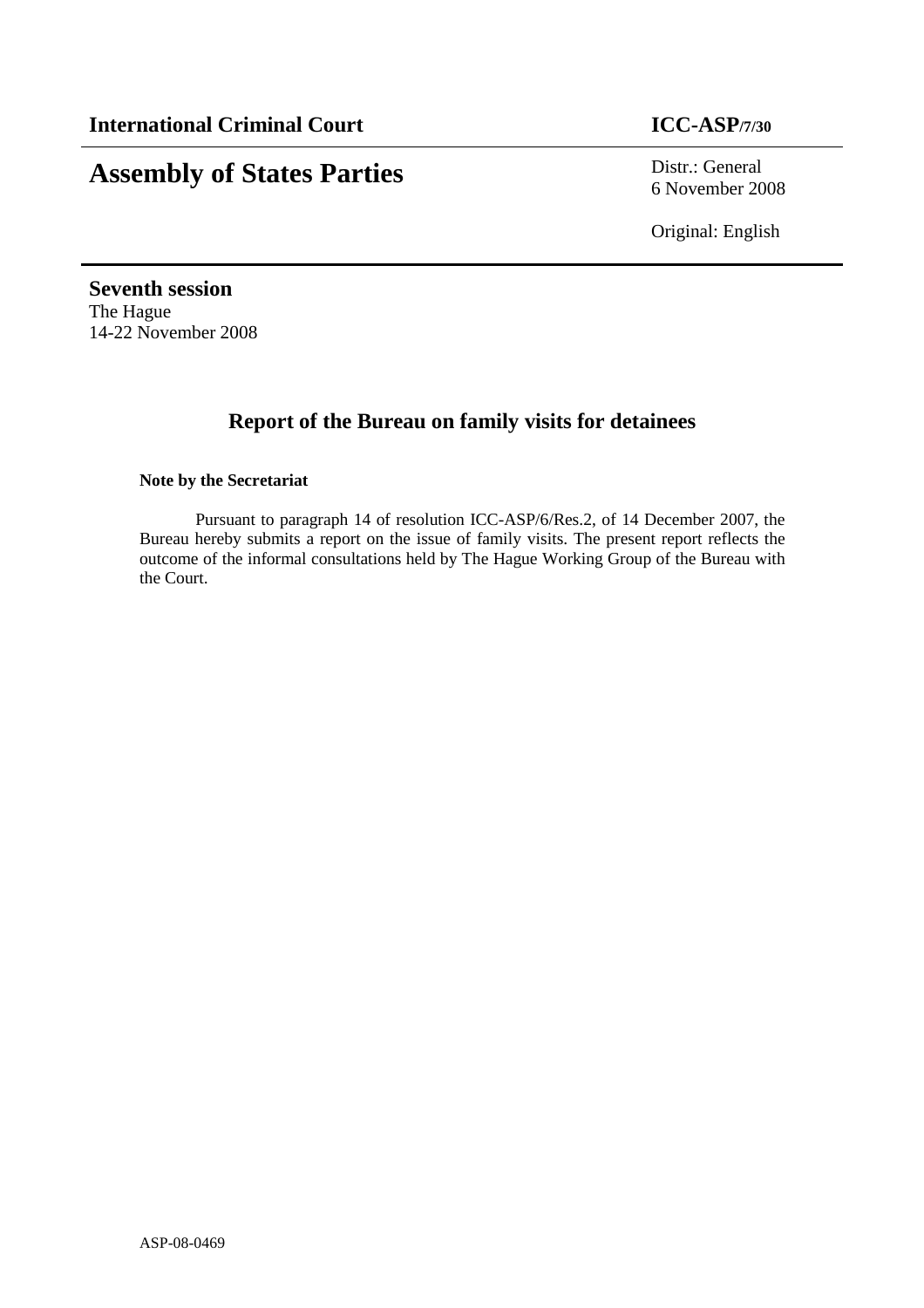$\overline{a}$ 

### **Report of the Bureau on family visits for detainees**

1. Following a recommendation of the Committee on Budget and Finance ("the Committee") in its report on the work of the ninth session,<sup>1</sup> the Assembly of States Parties ("the Assembly"), at its sixth session, "invite[d] the Court, taking into account the comments of the Committee on Budget and Finance, to present to the Assembly at its next session an updated report on family visits, in consultation with relevant organizations, including the International Committee of the Red Cross and the Office of the United Nations High Commissioner for Human Rights, to assess, inter alia, the legal and policy aspects, as well as the human rights dimension and budgetary impact of family visits."<sup>2</sup>

2. The Hague Working Group ("the Working Group") agreed at its 6th meeting, held on 18 June 2008, on a non-exhaustive list of issues that should be considered when addressing the question of meeting the costs for family visits to detainees from the Court's budget:

- a) Relevant applicable law and standards, as well as the existing practice at the international, regional and national levels, especially the practice of other international criminal tribunals;
- b) The scope of the right to family visits;
- c) Possible consequences for the execution of sentences;
- d) The relevance of the *sui generis* character of the International Criminal Court and the specificity of the circumstances of the detainees of the Court;
- e) The relevance and method of calculation of indigence;
- f) Possible concrete criteria for determination: definition of "family members," frequency of visits, the margin of appreciation of the Court, etc.; and
- g) Short and long-term financial implications.

3. As part of the Court's consultation process with a view to drafting its report on the issue of family visits, a seminar was organized by the Court on 8 and 9 July 2008, with the participation of some relevant organizations,<sup>3</sup> States Parties were represented by the Coordinator of The Hague Working Group, Ambassador Kirsten Biering (Denmark) and by the ad hoc facilitator for the issue of family visits. On 11 July 2008, the ad-hoc facilitator held an informal briefing, with the participation of a representative of the Court, to inform representatives of States Parties of the results of the Court's seminar.

4. On 29 August 2008, an informal report by the ad-hoc facilitator was sent for information to the Committee to facilitate the preparation of the work of its eleventh session.

5. On 19 September 2008, a first draft of the Court's report on the issue of family visits was circulated to the Working Group. Following consultations with the Working Group, the Court circulated an amended version of its report on 16 October 2008. The final version of the report, containing further amendments based on some States' comments, was circulated on 31 October 2008.

<sup>1</sup> *Official Records of the Assembly of States Parties to the Rome Statute of the International Criminal Court, Sixth session, New York, 30 November - 14 December 2007* (International Criminal Court publication, ICC-ASP/6/20), vol. II, part B.2.II.C.2 (j), paragraph 67.<br><sup>2</sup> Ibid. vol. II, part III, resolution ICC, ASP/6/Pes. 2, paragraph 14.

<sup>&</sup>lt;sup>2</sup> Ibid, vol. II, part III, resolution ICC-ASP/6/Res.2, paragraph  $14$ .

<sup>&</sup>lt;sup>3</sup> International Committee of the Red Cross, Office of the United Nations High Commissioner for Human Rights, Office of the Commissioner for Human Rights of the Council of Europe, International Criminal Tribunal for Former Yugoslavia, International Criminal Tribunal for Rwanda, Special Court for Sierra Leone, United Nations Children's Fund (UNICEF), Coalition for the International Criminal Court, International Bar Association, Prison Reform International, International Criminal Bar, Prison Watch, Dutch Red Cross, independent experts.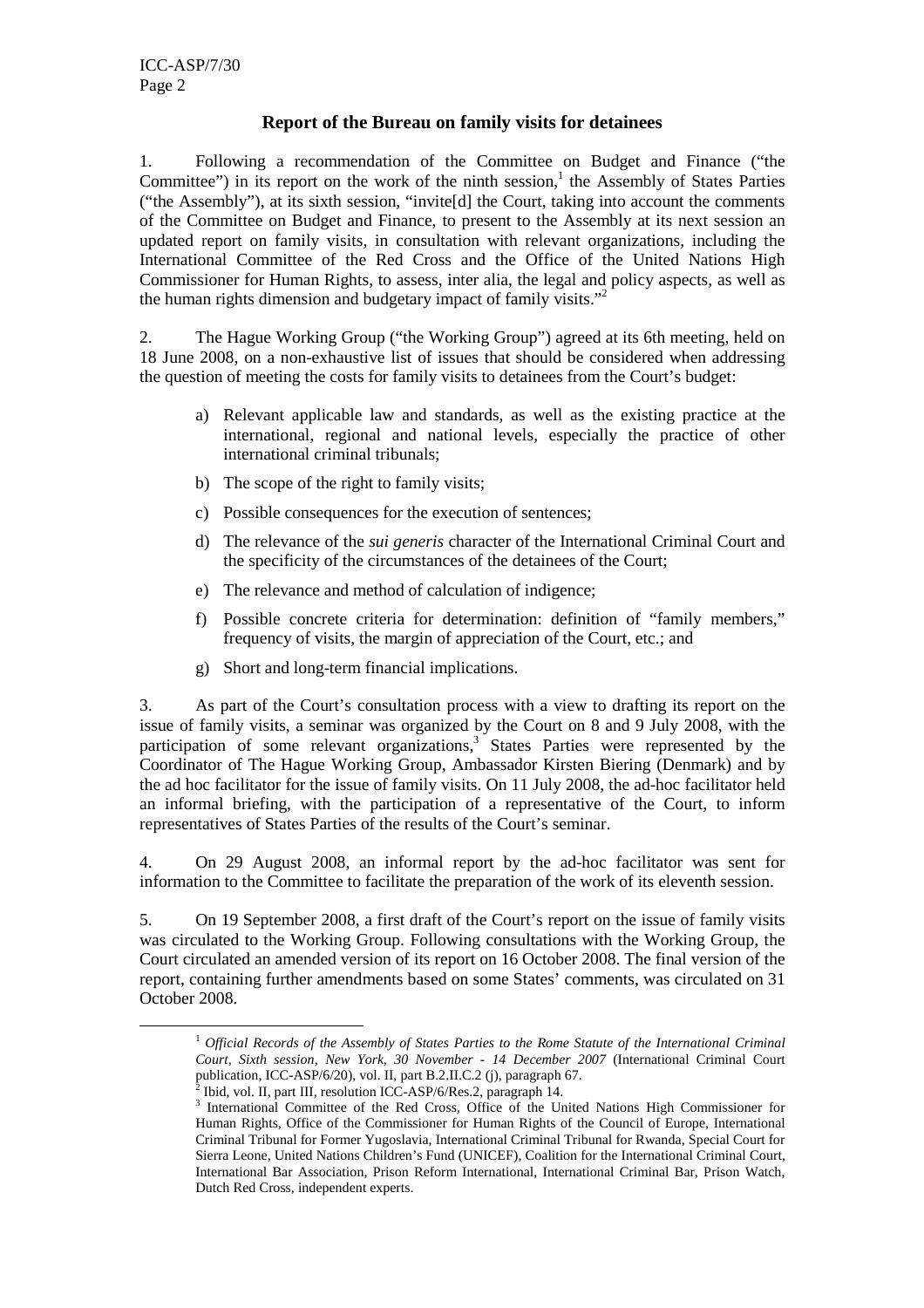6. During its 11th and 17th meetings, on 24 September and 22 October 2008, the Working Group discussed, respectively, the Court's draft report and revised draft report entitled "Family Visits to Detained Persons" and took note of the comments and suggestions contained in the report of the Committee on the work of its eleventh session.<sup>4</sup>

7. The issue of family visits was also on the agenda of the 15th and 18th meetings of the Working Group, held, respectively, on 16 October and 3 November 2008.

8. The Working Group has constantly stressed the importance of receiving the Court's documents on time, as a vital element to enable States Parties to make informed decisions. In this regard, the Committee has repeatedly stressed the need for the Court to comply with its duty under the Financial Regulations and Rules<sup>5</sup> to present all documents having financial implications well in advance of the meeting of the Committee. Therefore, the Group expressed serious concerns with the fact that the report was not available before the meeting of the Committee in September.

9. Some delegations were of the view that the Court's original approach in preparing its report lacked sufficient objectivity. However, the Group welcomed the Court's subsequent readiness to accommodate some States' views following the circulation of the Court's first draft report, which was consequently amended.

10. On the substantive issue concerning the possible adoption of a policy by the Court to facilitate family visits to detainees financed from the regular budget, the following main views were expressed:

- a) The Court's current practice of financing family visits, without having undertaken prior consultation with States Parties, raised particular concerns;
- b) The scope of the right to family visits does not include, according to existing international and human rights law (be it conventional or customary international law or general principles of law), a positive obligation for the detaining authority to finance such visits;
- c) Current law and jurisprudence have never addressed the issue of a right to financial assistance for family visits. The European Court of Humans Rights (ECHR), for example, has produced abundant jurisprudence on the scope of the right of detainees to receive visits, finding that it includes facilitation for the issuance of visas and detention close to the residence of the family members when allowed by a number of considerations (availability, security, distance, etc.), but has never referred to financial assistance for such visits;
- d) Relevant practice within other international criminal tribunals is very limited. The Working Group took note of the existing practice at the Special Court for Sierra Leone (SCSL), where a monthly allowance of US\$100 per family is paid for this purpose, but only for the in-country detainees. It was underlined that the International Criminal Tribunal for the former Yugoslavia (ICTY) and the International Criminal Tribunal for Rwanda (ICTR) do not have a similar practice. Although in 2006 the ICTY contemplated the issue, it concluded,

 $\overline{a}$ 

<sup>4</sup> Report of the Committee on Budget and Finance on the work of its eleventh session, (ICC-ASP/7/15 and Add.1, paragraphs 66 - 69).

 $5$  The Committee is responsible for "the technical examination of any document submitted to the Assembly that contains financial or budgetary implications or any other matter of a financial, budgetary or administrative nature. In particular, it shall review the proposed programme budget of the Court…and shall make the relevant recommendations to the Assembly…" (See *Official Records of the Assembly of States Parties to the Rome Statute of the International Criminal Court, First session, New York, 3-10 September 2002* (United Nations publication, Sales No. E.03.V.2 and corrigendum), part IV, resolution ICC-ASP/1/Res.4, paragraph 3).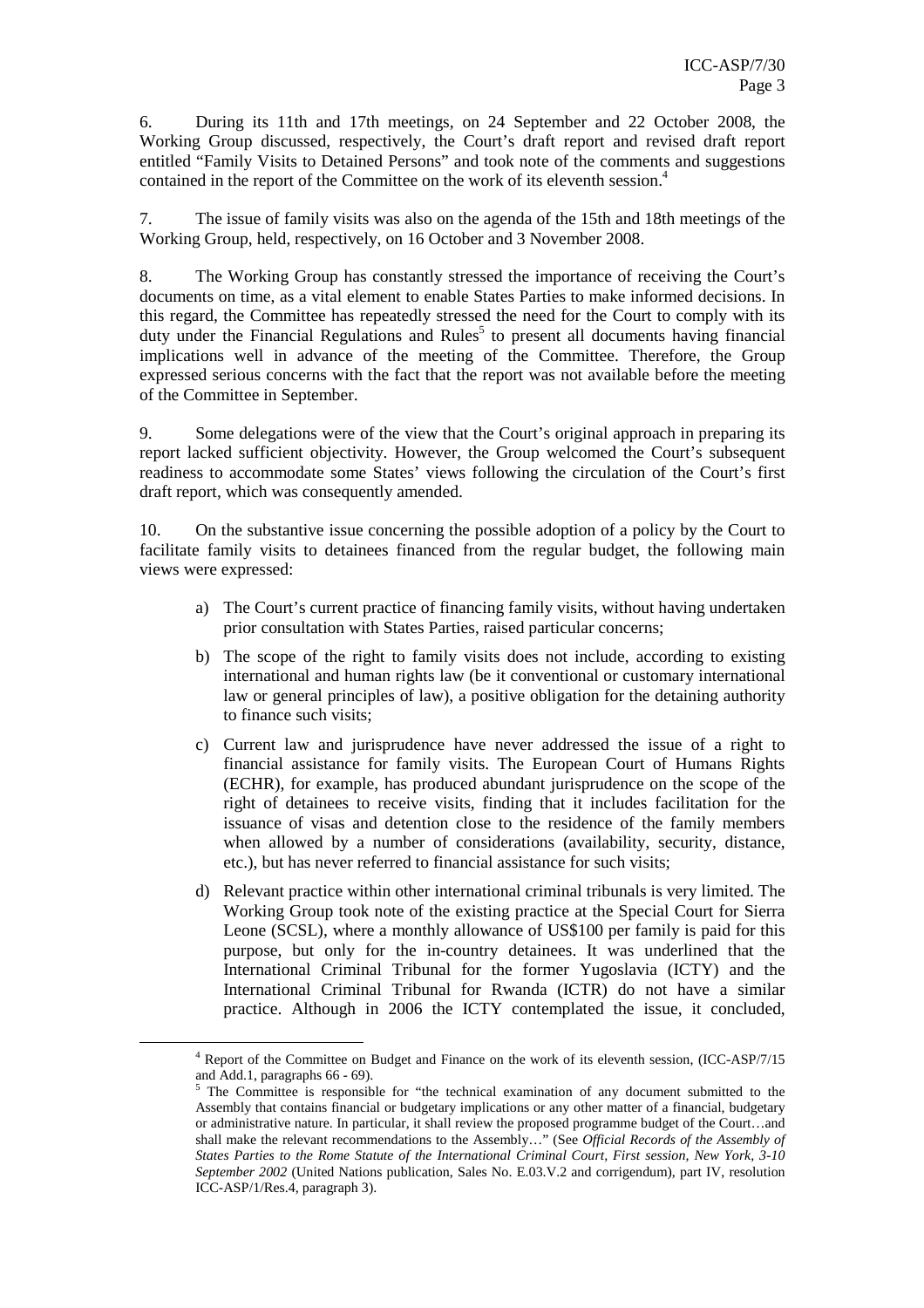$\overline{a}$ 

however, that there was no firm legal requirement to provide financial assistance for family visits;

- e) At the national level, it has been noted that some States have in place assistance programmes to fund visits of family members to prison facilities within the same country of residence and that such programs are implemented by the Social Security system;<sup>6</sup>
- f) The current debate, which is anyway limited to the case of detainees during the pre-trial and trial phases in the limited context of the Court and the fact that the Court did finance several family visits, should not be seen as creating a new right or expanding existing rights. In particular, it cannot constitute a precedent at the domestic or international level and it cannot be taken to have any consequences either for Court-related issues such as:
	- i) the enforcement of sentences;
	- ii) the particular case of those convicted persons who serve their sentence of imprisonment in a prison facility in the host State pending the designation of a State of enforcement under article 103, paragraph 4, of the Rome Statute;<sup>7</sup> or
	- iii) the case of detainees on provisional release in a third country;
- g) Alternative mechanisms for covering expenses should be kept in mind for further consideration, for example, possible voluntary contributions of States Parties and other donors to facilitate family visits, via the establishment of a Trust Fund;
- h) A number of delegations were of the view that the possibility of a policy decision in favour of having family visits funded by the Court, founded on humanitarian and/or practical grounds, merits further consideration. Some delegations noted that humanitarian assistance does not fall as such within the mandate of the Court, but rather, of other international or non-governmental organizations;<sup>8</sup>
- i) Some delegations suggested further arguments in favour of funding family visits, including the stature of the Court, its *sui generis* character, its innovative practices and aspirations to establish best practices, as well as the current context of the Court and of its detainees. Other delegations noted that the question of the relevance of the *sui generis* character of the Court for the current debate would first require a detailed examination and were of the view that the *sui generis* character would have to pertain to those elements specifically relevant for the funding of family visits in order to be able to provide an argumentative basis on this issue;
- j) A number of delegations considered that there was not sufficient time to properly discuss the issues that would allow for a decision to be taken at the seventh

<sup>&</sup>lt;sup>6</sup> United Kingdom and Spain. In most of the United Kingdom, both remand and convicted prisoners are entitled to benefit from assisted family visits paid for by the Social Security system. Only families who qualify on low income grounds (i.e. are in receipt of benefits or had a Low Income Certificate) are entitled to apply for financial assistance. Detainees in immigration and detention centres are excluded from the scheme.<br> $\frac{7}{4}$  Aggording to erticle 103(4)

According to article 103(4) of the Rome Statute, the costs arising out of the enforcement of the sentence in the host State shall be borne by the Court.

<sup>&</sup>lt;sup>8</sup> For example, United Nations Human Rights Council (UNHRC), Office of the High Commissioner for Human Rights (OHCHR), United Nations Office for the Coordination of Humanitarian Affairs (UNOCHA), United Nations High Commissioner for Refugees (UNHCR), International Committee of the Red Cross (ICRC). Some delegations referred to the fact that the establishment of the Trust Fund for Victims could be seen as a strong precedent, as part of its activities do not directly concern the judicial mandate of the Court but have been considered on humanitarian grounds.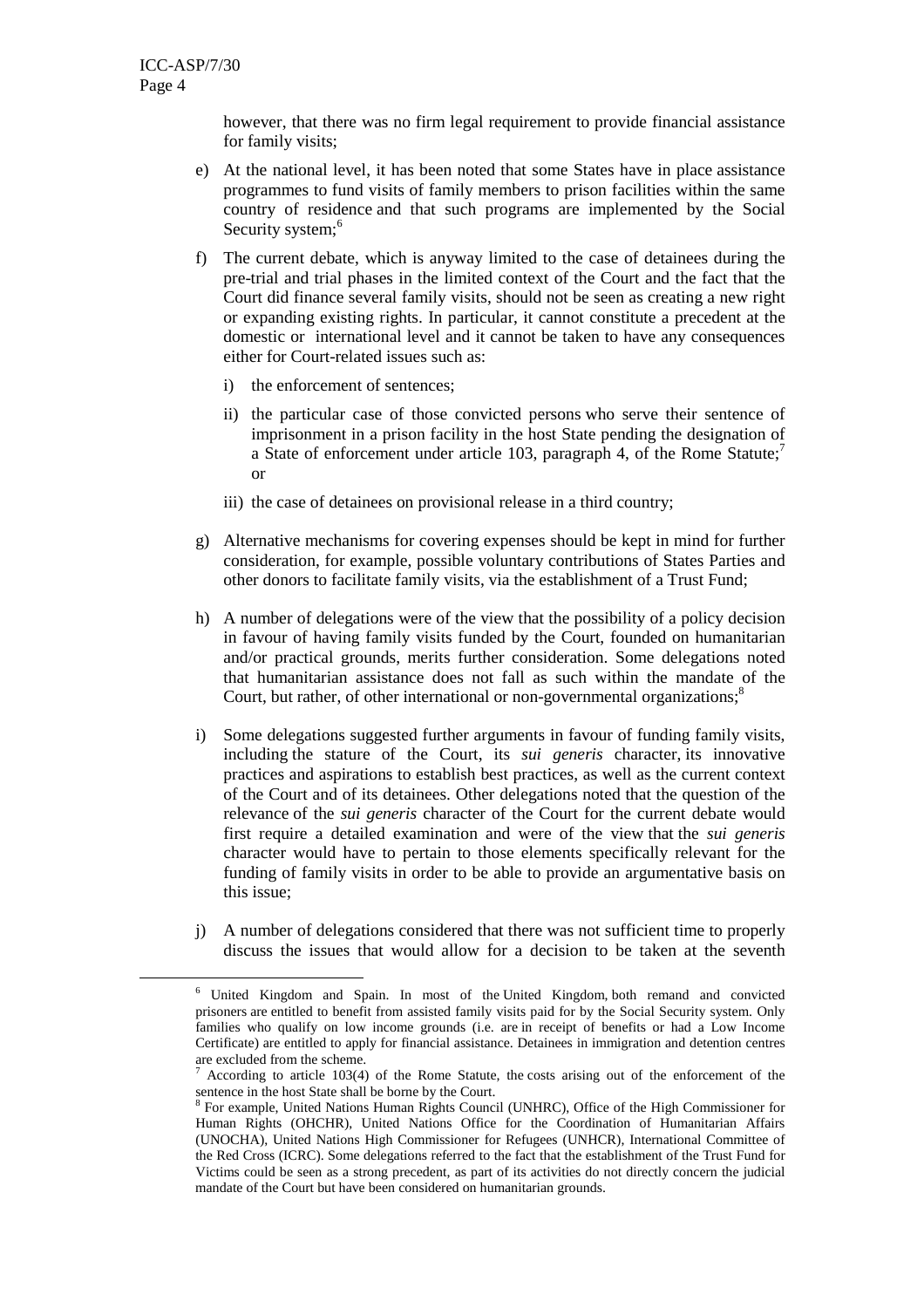session of the Assembly. These delegations believed that the matter should be discussed further during 2009 and consistent with relevant procedures e.g. regarding the involvement of the Committee, with a view to taking a decision at the eighth session of the Assembly. Among the issues that would require further elaboration would be:

- i) The advisability of funding family visits from the regular budget and the examination of possible alternative arrangements (e.g. voluntary contributions);
- ii) The method for calculating the indigence of the detainee and of the family members;
- iii) The definition of those family members that could benefit from such assistance (close relatives);
- iv) Any mechanism guaranteeing low costs, including the consideration of alternatives to family visits that would ensure enhanced contacts between family members;
- v) Other specific criteria relevant for the implementation of a policy decision relevant to financing family visits.

11. As to the budgetary implications for 2009, some delegations were of the view that the sum of  $\epsilon$ 40,500 proposed by the Court could be maintained provisionally in the 2009 budget pending the adoption of a policy decision, while others were of the view that, in the absence of such a decision, the recommendations of the Committee<sup>9</sup> should be adopted and read jointly, so that any costs would be excluded from the 2009 budget and, instead, the Court may seek alternative sources (voluntary contributions), to fund such visits within the limit of €40,500.

12. In this regard, some delegations noted the fact that continuing the decision of the sixth session of the Assembly to allow for exceptional funding from the budget for family visits also in 2009 would, whatever might be the wording, increase the expectations for a future positive decision of the Assembly, generate grounds for claiming the existence of a precedent and create possible discrimination among detainees. Other delegations, on the other hand, doubted the feasibility of creating a voluntary fund for this purpose.

13. The Working Group recommended that the discussions on the financial implications for 2009 continue within the budget debate.

14. As for the substantive issue concerning the adoption of a policy decision, the Working Group suggests that the language contained in the annex to this report be included in the omnibus resolution.

 $\overline{a}$ 

<sup>&</sup>lt;sup>9</sup> Report of the Committee on Budget and Finance on the work of its eleventh session (ICC-ASP/7/15 and Add.1, para. 68).